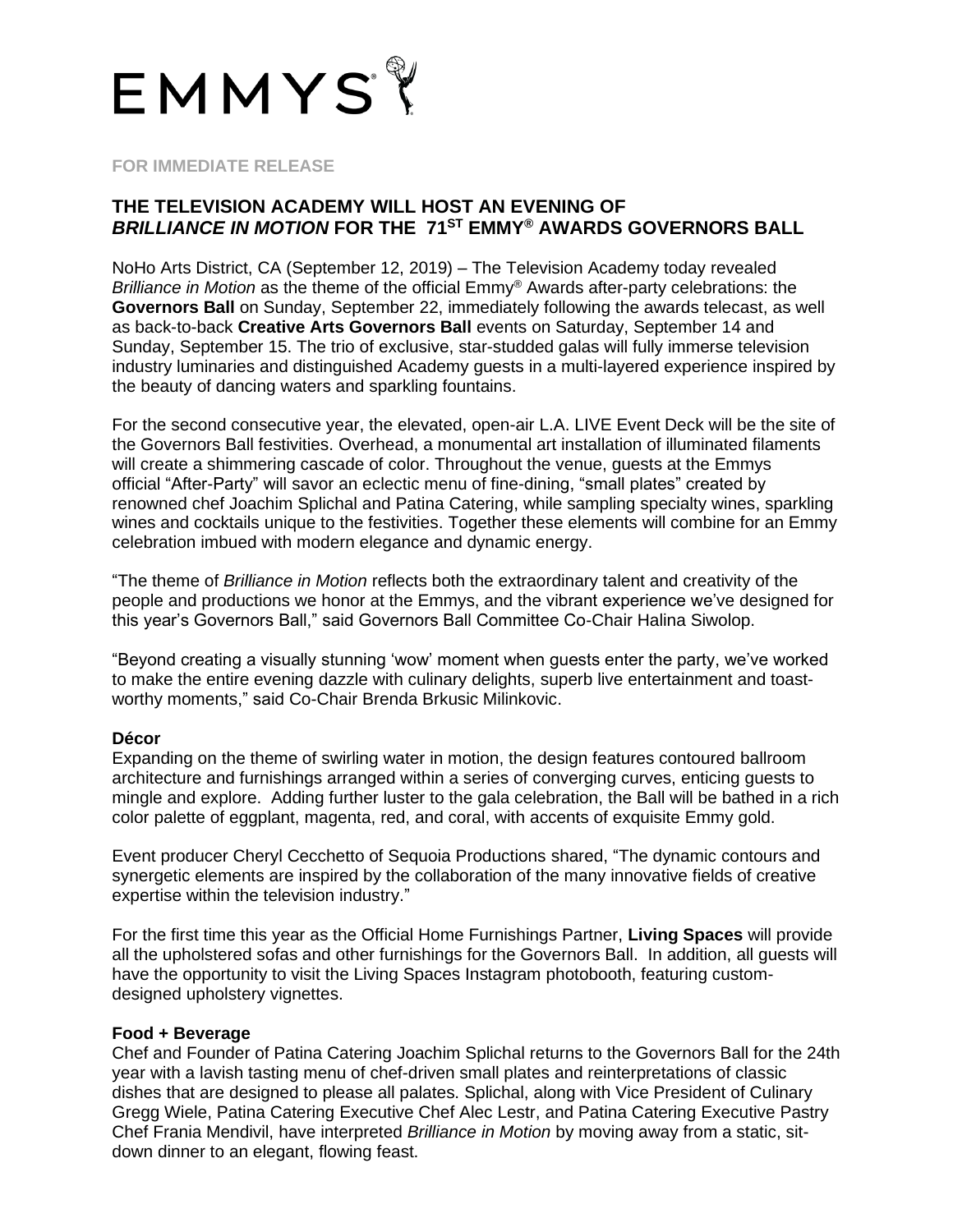Servers will circulate throughout the ballroom offering hors d'oeuvres and small plates such as Maine Lobster and burrata, Yellowtail Sashimi, Paella Valenciana, Red-wine Braised Short Rib, and Crab Cake Sliders. Also featured will be a delicious assortment of vegetarian and vegan offerings including Tomato "Tartare," Candy Striped Beet "Poke," Japanese Eggplant, Brussel Sprouts "Frites," Green Goddess Chop Salad, and "Street Corn" Ravioli.

At multiple stations throughout the ballroom, inspired by renowned Los Angeles steakhouse Nick + Stef's, chefs will hand carve Grass-fed Tenderloin of Beef, served with signature White Cheddar Potato Gratin and Little Gem Chopped Wedge Salad. In addition, gourmet Angus Beef Slider Burgers will be offered, while Beyond Meat®, the plant-based answer to beef, will make its Governors Ball debut in sliders topped with caramelized onions.

Dessert service will delight both the eye and the palate with a tempting assortment of miniature confections and pastries ranging from tray-passed mini milkshakes and warm-from-the-oven Double Chocolate S'more Brownies and Snickerdoodle Blondies, to Butterscotch Budino and vegan Raspberry Chia Seed Tapioca.

In its second year as the Official Chocolate of the Governors Ball, premium Swiss chocolatier **Lindt** will be incorporated into a dessert – the **Lindt Chocolate Pot de Crème**, made with the highest quality dark and milk chocolate. At the Governors Ball, winners and guests alike will also have a chance to indulge in smooth, melting Lindt LINDOR truffles. LINDOR Milk, White and Fudge Swirl chocolate truffles promise a sweet ending to an amazing evening.

For the fourth consecutive year, iconic Napa Valley winery **Sterling Vineyards** returns as the Official Wine of the 71st Emmy Awards Season**.** Sterling Vineyards invites Emmy nominees, presenters and members of the Television Academy to celebrate with its *2017 Sterling Vineyards Napa Valley Chardonnay, 2017 Sterling Vineyards Napa Valley Sauvignon Blanc* and *2016 Sterling Vineyards Napa Valley Cabernet Sauvignon.* Governors Ball guests will enjoy a tasting of *2015 Sterling Vineyards Platinum Cabernet Sauvignon;* as a special gift, winners announced at the September 22 telecast will receive a personalized bottle of the winery's flagship *2015 Sterling Vineyards Iridium Cabernet Sauvignon*. That night's winners will also be treated to a glass of the exclusive wine while waiting for their Emmy statuettes to be personalized in the Emmy Winner's Circle.

**Ferrari Trento**, crowned both the *Sparkling Wine Producer of the Year 2019* at The Champagne & Sparkling Wine World Championships and the *Producer of the Year 2019* by the Gambero Rosso Italian wine guide, makes its fifth appearance as the Official Sparkling Wine of Emmy Awards Season. Governors Ball guests will toast with a choice of scintillating sparklers, including the *World Champion Blanc de Blancs Ferrari Brut*, the *Ferrari Brut Rosé*, a delicately harmonious blend of Chardonnay and Pinot Noir, and a glorious array of vintage offerings.

**FIJI Water**, the number one premium imported bottled water brand in the United States, will return for the sixth consecutive year as the Official Water Partner of the 71<sup>st</sup> Emmy Awards Red Carpet and Governors Ball. Guests will stay hydrated throughout the evening with individual bottles of FIJI Water.

**Ketel One Family-Made Vodka** returns as the Official Spirits Partner of the 71<sup>st</sup> Emmy Awards Season. Inspired by the incredible accomplishments of the television industry's brightest stars, award-winning bartender Charles Joly has crafted a signature Emmy Awards Season cocktail collection that illustrates Ketel One Vodka's commitment to making every occasion a bit more